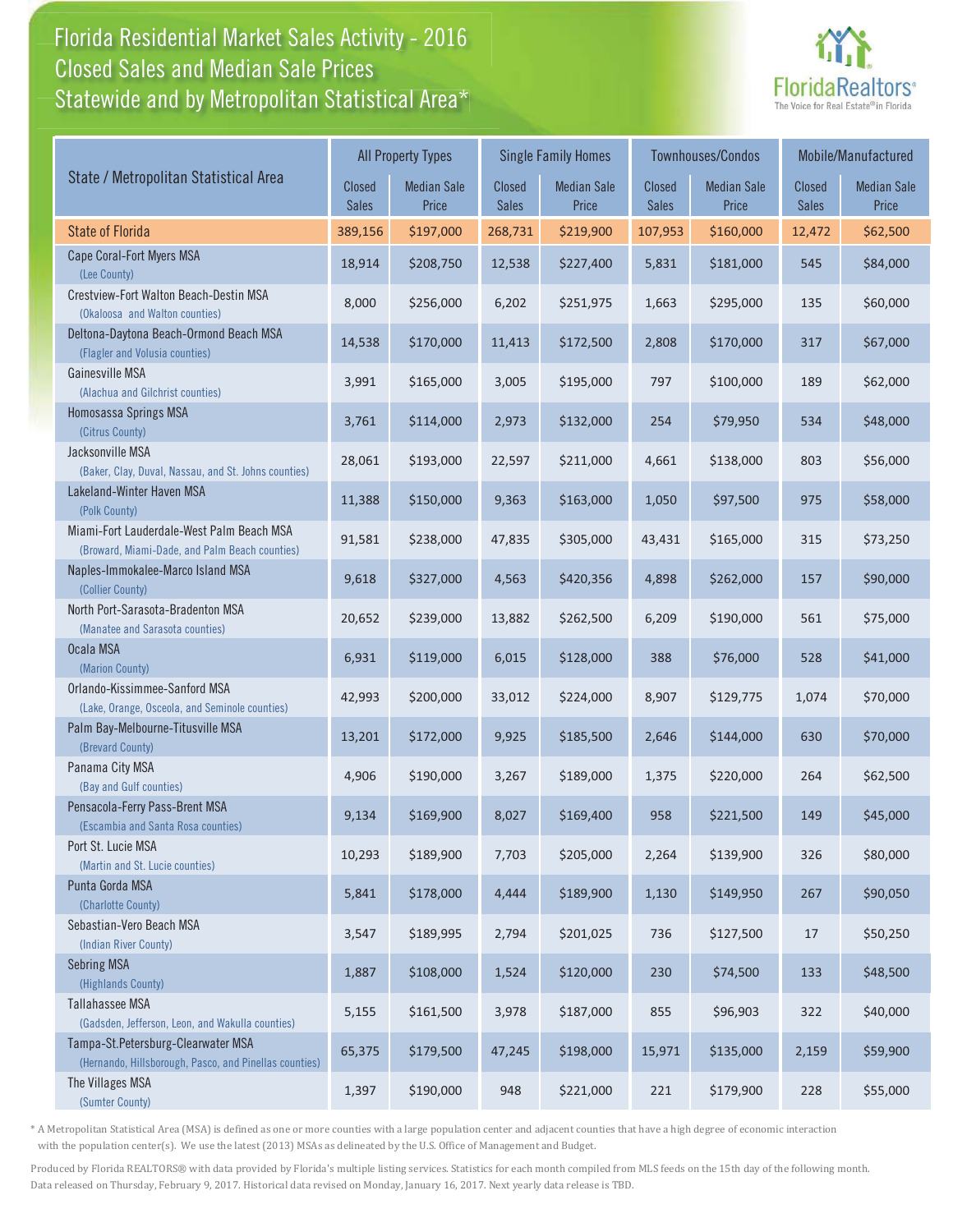## Florida Residential Market Sales Activity - 2016 Florida Residential Market Sales Activity Listed by County Closed Sales and Median Sale Prices



| County                     | <b>All Property Types</b>     |                             |                        | <b>Single Family Homes</b>  |                        | Townhouses/Condos           | Mobile/Manufactured           |                             |
|----------------------------|-------------------------------|-----------------------------|------------------------|-----------------------------|------------------------|-----------------------------|-------------------------------|-----------------------------|
|                            | <b>Closed</b><br><b>Sales</b> | <b>Median Sale</b><br>Price | Closed<br><b>Sales</b> | <b>Median Sale</b><br>Price | Closed<br><b>Sales</b> | <b>Median Sale</b><br>Price | <b>Closed</b><br><b>Sales</b> | <b>Median Sale</b><br>Price |
| Alachua County             | 3,812                         | \$168,550                   | 2,894                  | \$196,000                   | 797                    | \$100,000                   | 121                           | \$60,000                    |
| <b>Baker County</b>        | 213                           | \$135,000                   | 177                    | \$160,000                   | $\mathbf 0$            | (No Sales)                  | 36                            | \$52,000                    |
| <b>Bay County</b>          | 4,577                         | \$190,000                   | 3,006                  | \$189,250                   | 1,330                  | \$219,000                   | 241                           | \$62,250                    |
| <b>Bradford County</b>     | 253                           | \$84,900                    | 199                    | \$108,000                   | $\overline{2}$         | \$125,000                   | 52                            | \$39,200                    |
| <b>Brevard County</b>      | 13,201                        | \$172,000                   | 9,925                  | \$185,500                   | 2,646                  | \$144,000                   | 630                           | \$70,000                    |
| <b>Broward County</b>      | 34,044                        | \$219,807                   | 17,170                 | \$310,000                   | 16,721                 | \$140,000                   | 153                           | \$79,000                    |
| <b>Calhoun County</b>      | 61                            | \$79,750                    | 50                     | \$99,000                    | $\mathbf 0$            | (No Sales)                  | 11                            | \$38,000                    |
| <b>Charlotte County</b>    | 5,841                         | \$178,000                   | 4,444                  | \$189,900                   | 1,130                  | \$149,950                   | 267                           | \$90,050                    |
| <b>Citrus County</b>       | 3,761                         | \$114,000                   | 2,973                  | \$132,000                   | 254                    | \$79,950                    | 534                           | \$48,000                    |
| <b>Clay County</b>         | 3,764                         | \$171,485                   | 3,218                  | \$185,000                   | 297                    | \$120,983                   | 249                           | \$49,950                    |
| <b>Collier County</b>      | 9,618                         | \$327,000                   | 4,563                  | \$420,356                   | 4,898                  | \$262,000                   | 157                           | \$90,000                    |
| <b>Columbia County</b>     | 712                           | \$110,000                   | 557                    | \$130,000                   | $\overline{2}$         | \$77,000                    | 153                           | \$55,050                    |
| <b>DeSoto County</b>       | 333                           | \$95,000                    | 222                    | \$115,000                   | 43                     | \$116,000                   | 68                            | \$53,750                    |
| <b>Dixie County</b>        | 176                           | \$68,000                    | 68                     | \$97,000                    | 6                      | \$112,250                   | 102                           | \$54,000                    |
| <b>Duval County</b>        | 15,180                        | \$165,000                   | 12,365                 | \$178,500                   | 2,626                  | \$124,000                   | 189                           | \$45,050                    |
| <b>Escambia County</b>     | 5,015                         | \$149,900                   | 4,246                  | \$148,000                   | 719                    | \$217,500                   | 50                            | \$44,500                    |
| <b>Flagler County</b>      | 2,808                         | \$191,000                   | 2,293                  | \$196,500                   | 449                    | \$176,000                   | 66                            | \$72,000                    |
| <b>Franklin County</b>     | 320                           | \$245,000                   | 260                    | \$295,000                   | 47                     | \$127,500                   | 13                            | \$43,000                    |
| <b>Gadsden County</b>      | 334                           | \$90,000                    | 276                    | \$114,750                   | $\mathbf 0$            | (No Sales)                  | 58                            | \$33,000                    |
| <b>Gilchrist County</b>    | 179                           | \$113,000                   | 111                    | \$159,500                   | $\mathbf{0}$           | (No Sales)                  | 68                            | \$65,000                    |
| <b>Glades County</b>       | 107                           | \$79,500                    | 53                     | \$115,000                   | $\mathbf{1}$           | \$385,000                   | 53                            | \$63,500                    |
| <b>Gulf County</b>         | 329                           | \$180,000                   | 261                    | \$179,000                   | 45                     | \$247,000                   | 23                            | \$65,000                    |
| <b>Hamilton County</b>     | 74                            | \$71,000                    | 55                     | \$72,500                    | $\mathbf 0$            | (No Sales)                  | 19                            | \$65,750                    |
| <b>Hardee County</b>       | 114                           | \$109,950                   | 94                     | \$116,200                   | $\mathbf 0$            | (No Sales)                  | 20                            | \$40,000                    |
| <b>Hendry County</b>       | 224                           | \$100,000                   | 155                    | \$125,500                   | 12                     | \$80,750                    | 57                            | \$53,000                    |
| <b>Hernando County</b>     | 4,467                         | \$126,000                   | 3,785                  | \$135,000                   | 175                    | \$79,000                    | 507                           | \$58,950                    |
| <b>Highlands County</b>    | 1,887                         | \$108,000                   | 1,524                  | \$120,000                   | 230                    | \$74,500                    | 133                           | \$48,500                    |
| <b>Hillsborough County</b> | 24,912                        | \$200,000                   | 19,175                 | \$220,000                   | 5,376                  | \$141,500                   | 361                           | \$78,000                    |
| <b>Holmes County</b>       | 125                           | \$60,000                    | 100                    | \$60,000                    | 0                      | (No Sales)                  | 25                            | \$60,000                    |
| <b>Indian River County</b> | 3,547                         | \$189,995                   | 2,794                  | \$201,025                   | 736                    | \$127,500                   | $17\,$                        | \$50,250                    |
| Jackson County             | 321                           | \$87,500                    | 278                    | \$95,000                    | 0                      | (No Sales)                  | 43                            | \$47,500                    |
| Jefferson County           | 108                           | \$125,350                   | 84                     | \$161,250                   | $\pmb{0}$              | (No Sales)                  | 24                            | \$50,950                    |
| Lafayette County           | 21                            | \$79,500                    | 12                     | \$87,700                    | $\mathbf 0$            | (No Sales)                  | 9                             | \$69,900                    |
| <b>Lake County</b>         | 6,840                         | \$179,900                   | 5,897                  | \$190,000                   | 334                    | \$132,500                   | 609                           | \$73,700                    |
| Lee County                 | 18,914                        | \$208,750                   | 12,538                 | \$227,400                   | 5,831                  | \$181,000                   | 545                           | \$84,000                    |

Produced by Florida REALTORS® with data provided by Florida's multiple listing services. Statistics for each month compiled from MLS feeds on the 15th day of the following month. Data released on Thursday, February 9, 2017. Historical data revised on Monday, January 16, 2017. Next yearly data release is TBD.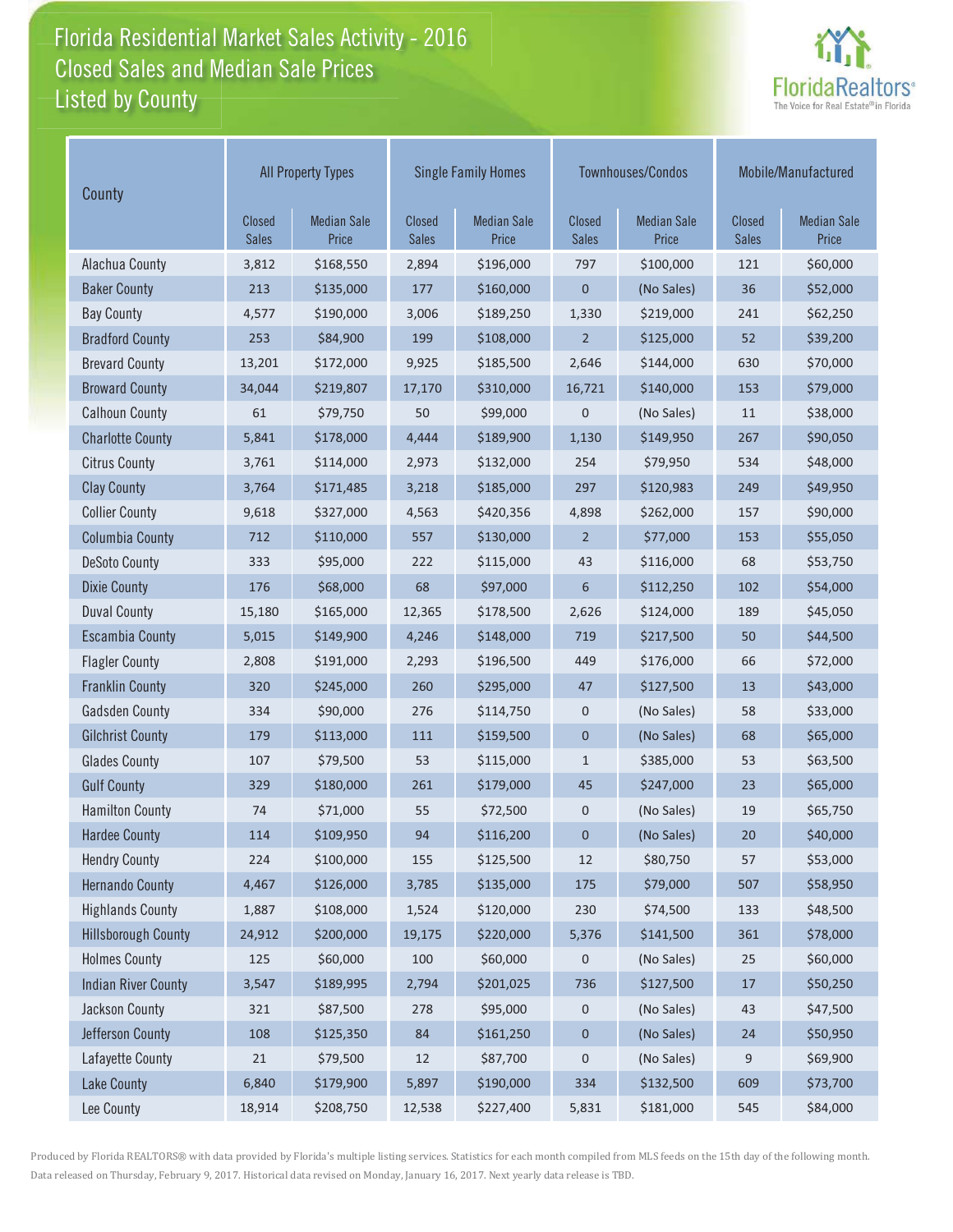Florida Residential Market Sales Activity - 2016 Florida Residential Market Sales Activity Closed Sales and Median Sale Prices<br>Listed by Zip Code (Grouped by County)\*



| County          | Zip Code | <b>All Property Types</b> |                             | <b>Single Family Homes</b>    |                             | Townhouses/Condos             |                             | Mobile/Manufactured           |                             |
|-----------------|----------|---------------------------|-----------------------------|-------------------------------|-----------------------------|-------------------------------|-----------------------------|-------------------------------|-----------------------------|
|                 |          | Closed<br>Sales           | <b>Median Sale</b><br>Price | <b>Closed</b><br><b>Sales</b> | <b>Median Sale</b><br>Price | <b>Closed</b><br><b>Sales</b> | <b>Median Sale</b><br>Price | <b>Closed</b><br><b>Sales</b> | <b>Median Sale</b><br>Price |
| <b>Baker</b>    | 32087    | 27                        | \$105,900                   | 20                            | \$141,950                   | $\mathbf 0$                   | (No Sales)                  | 7                             | \$45,000                    |
| <b>Baker</b>    | 32234    | $\mathbf 0$               | (No Sales)                  | $\mathbf 0$                   | (No Sales)                  | $\mathbf 0$                   | (No Sales)                  | $\mathbf{0}$                  | (No Sales)                  |
| Bay             | 32401    | 302                       | \$114,900                   | 269                           | \$115,000                   | 25                            | \$149,500                   | 8                             | \$31,000                    |
| Bay             | 32402    | 0                         | (No Sales)                  | $\mathbf 0$                   | (No Sales)                  | $\mathbf 0$                   | (No Sales)                  | $\mathbf 0$                   | (No Sales)                  |
| Bay             | 32403    | $\mathbf 0$               | (No Sales)                  | 0                             | (No Sales)                  | $\mathbf 0$                   | (No Sales)                  | $\mathbf 0$                   | (No Sales)                  |
| Bay             | 32404    | 665                       | \$154,678                   | 609                           | \$162,500                   | $\overline{2}$                | \$97,500                    | 54                            | \$51,250                    |
| Bay             | 32405    | 417                       | \$152,000                   | 407                           | \$155,000                   | $\overline{2}$                | \$50,950                    | 8                             | \$50,375                    |
| Bay             | 32406    | $\mathbf 0$               | (No Sales)                  | $\mathbf 0$                   | (No Sales)                  | $\mathbf 0$                   | (No Sales)                  | $\mathbf 0$                   | (No Sales)                  |
| Bay             | 32407    | 622                       | \$215,000                   | 290                           | \$200,000                   | 320                           | \$235,000                   | 12                            | \$54,797                    |
| Bay             | 32408    | 907                       | \$199,861                   | 407                           | \$226,000                   | 447                           | \$195,789                   | 53                            | \$90,000                    |
| Bay             | 32409    | 131                       | \$192,650                   | 100                           | \$224,000                   | 3                             | \$295,000                   | 28                            | \$58,001                    |
| Bay             | 32410    | $\overline{2}$            | \$590,000                   | $\overline{2}$                | \$590,000                   | $\mathbf 0$                   | (No Sales)                  | $\mathbf{0}$                  | (No Sales)                  |
| Bay             | 32411    | 0                         | (No Sales)                  | 0                             | (No Sales)                  | $\mathbf 0$                   | (No Sales)                  | $\mathbf 0$                   | (No Sales)                  |
| Bay             | 32412    | $\overline{0}$            | (No Sales)                  | $\mathbf 0$                   | (No Sales)                  | $\mathbf{0}$                  | (No Sales)                  | $\mathbf{0}$                  | (No Sales)                  |
| Bay             | 32413    | 926                       | \$240,000                   | 439                           | \$245,000                   | 462                           | \$240,000                   | 25                            | \$93,000                    |
| Bay             | 32417    | $\mathbf{0}$              | (No Sales)                  | 0                             | (No Sales)                  | $\mathbf{0}$                  | (No Sales)                  | $\mathbf{0}$                  | (No Sales)                  |
| Bay             | 32437    | $\mathbf{1}$              | \$210,000                   | $\mathbf{1}$                  | \$210,000                   | $\mathbf 0$                   | (No Sales)                  | $\mathbf 0$                   | (No Sales)                  |
| Bay             | 32438    | 28                        | \$50,000                    | 8                             | \$89,360                    | $\mathbf 0$                   | (No Sales)                  | 20                            | \$44,000                    |
| Bay             | 32444    | 409                       | \$200,000                   | 407                           | \$201,500                   | $\mathbf{1}$                  | \$130,000                   | $\mathbf{1}$                  | \$52,000                    |
| Bay             | 32456    | 115                       | \$250,000                   | 43                            | \$254,600                   | 68                            | \$257,450                   | $\overline{4}$                | \$124,000                   |
| Bay             | 32461    | 0                         | (No Sales)                  | 0                             | (No Sales)                  | 0                             | (No Sales)                  | $\mathbf 0$                   | (No Sales)                  |
| Bay             | 32462    | $\mathbf{1}$              | \$35,000                    | $\overline{0}$                | (No Sales)                  | $\mathbf{0}$                  | (No Sales)                  | $\mathbf{1}$                  | \$35,000                    |
| Bay             | 32466    | 51                        | \$76,000                    | 24                            | \$135,000                   | $\mathbf 0$                   | (No Sales)                  | 27                            | \$45,000                    |
| <b>Bradford</b> | 32042    | $\mathbf{0}$              | (No Sales)                  | $\mathbf{0}$                  | (No Sales)                  | $\mathbf{0}$                  | (No Sales)                  | $\mathbf{0}$                  | (No Sales)                  |
| <b>Bradford</b> | 32044    | 19                        | \$72,250                    | 14                            | \$125,000                   | $\mathbf 0$                   | (No Sales)                  | 5                             | \$32,500                    |
| <b>Bradford</b> | 32054    | 3                         | \$44,501                    | 0                             | (No Sales)                  | $\pmb{0}$                     | (No Sales)                  | 3                             | \$44,501                    |
| <b>Bradford</b> | 32058    | 24                        | \$53,000                    | 8                             | \$96,500                    | 0                             | (No Sales)                  | 16                            | \$35,000                    |
| <b>Bradford</b> | 32083    | 0                         | (No Sales)                  | 0                             | (No Sales)                  | $\boldsymbol{0}$              | (No Sales)                  | 0                             | (No Sales)                  |
| <b>Bradford</b> | 32091    | 153                       | \$78,250                    | 128                           | \$84,900                    | 0                             | (No Sales)                  | 25                            | \$40,000                    |
| <b>Bradford</b> | 32622    | $\overline{7}$            | \$83,500                    | 4                             | \$107,500                   | $\boldsymbol{0}$              | (No Sales)                  | 3                             | \$83,500                    |
| <b>Bradford</b> | 32656    | 28                        | \$122,200                   | 28                            | \$122,200                   | $\boldsymbol{0}$              | (No Sales)                  | $\boldsymbol{0}$              | (No Sales)                  |
| <b>Bradford</b> | 32666    | 19                        | \$152,000                   | 17                            | \$175,000                   | $\overline{2}$                | \$125,000                   | $\mathbf 0$                   | (No Sales)                  |
| <b>Bradford</b> | 32694    | 0                         | (No Sales)                  | 0                             | (No Sales)                  | $\boldsymbol{0}$              | (No Sales)                  | 0                             | (No Sales)                  |
| <b>Brevard</b>  | 32754    | 154                       | \$145,000                   | 116                           | \$172,500                   | $\pmb{0}$                     | (No Sales)                  | 38                            | \$50,000                    |
| <b>Brevard</b>  | 32775    | 0                         | (No Sales)                  | 0                             | (No Sales)                  | 0                             | (No Sales)                  | 0                             | (No Sales)                  |
| <b>Brevard</b>  | 32780    | 766                       | \$126,250                   | 563                           | \$145,000                   | 197                           | \$62,500                    | 6                             | \$71,250                    |
| <b>Brevard</b>  | 32781    | 0                         | (No Sales)                  | 0                             | (No Sales)                  | $\boldsymbol{0}$              | (No Sales)                  | 0                             | (No Sales)                  |
| <b>Brevard</b>  | 32783    | $\bf{0}$                  | (No Sales)                  | $\pmb{0}$                     | (No Sales)                  | $\pmb{0}$                     | (No Sales)                  | $\mathbf 0$                   | (No Sales)                  |

\* Statistics for each listed zip code are presented only for the portion of the zip code located inside the county specified.

As a result, some zip codes will appear in this list more than once if they cover areas in more than one county.

Produced by Florida REALTORS® with data provided by Florida's multiple listing services. Statistics for each month compiled from MLS feeds on the 15th day of the following month. Data released on Thursday, February 9, 2017. Historical data revised on Monday, January 16, 2017. Next yearly data release is TBD.

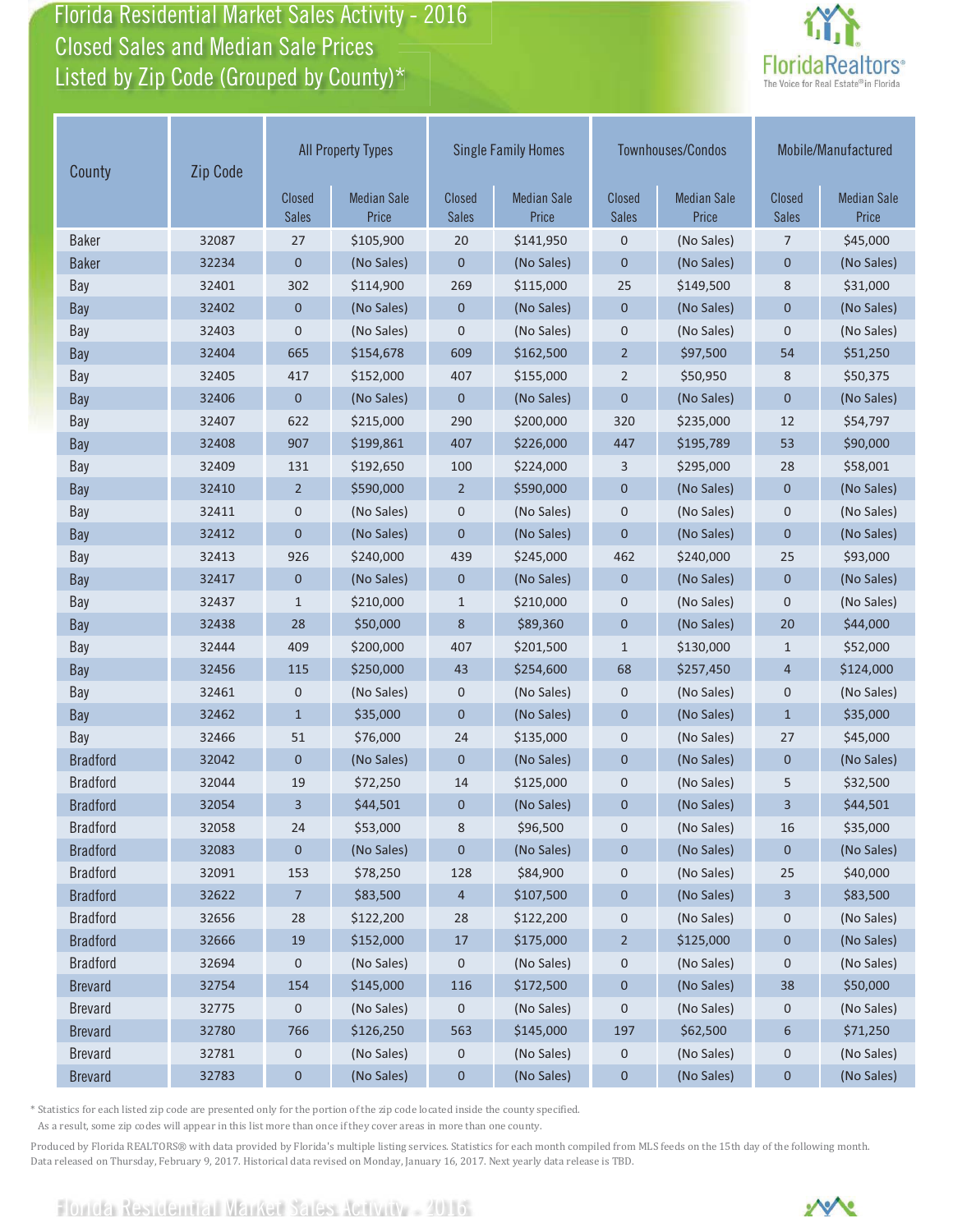# Closed Sales and Median Sale Prices<br>Listed by Zip Code (Grouped by County)\*

Florida Residential Market Sales Activity

Florida Residential Market Sales Activity 2016



| County         | Zip Code | <b>All Property Types</b> |                             |                        | <b>Single Family Homes</b>  |                               | Townhouses/Condos           | Mobile/Manufactured    |                             |
|----------------|----------|---------------------------|-----------------------------|------------------------|-----------------------------|-------------------------------|-----------------------------|------------------------|-----------------------------|
|                |          | Closed<br><b>Sales</b>    | <b>Median Sale</b><br>Price | Closed<br><b>Sales</b> | <b>Median Sale</b><br>Price | <b>Closed</b><br><b>Sales</b> | <b>Median Sale</b><br>Price | Closed<br><b>Sales</b> | <b>Median Sale</b><br>Price |
| <b>Brevard</b> | 32796    | 426                       | \$116,950                   | 365                    | \$120,000                   | 54                            | \$68,250                    | 7                      | \$80,000                    |
| <b>Brevard</b> | 32815    | $\mathbf{0}$              | (No Sales)                  | $\mathbf 0$            | (No Sales)                  | $\mathbf 0$                   | (No Sales)                  | $\mathbf 0$            | (No Sales)                  |
| <b>Brevard</b> | 32899    | $\mathbf 0$               | (No Sales)                  | $\mathbf 0$            | (No Sales)                  | $\mathbf{0}$                  | (No Sales)                  | $\mathbf 0$            | (No Sales)                  |
| <b>Brevard</b> | 32901    | 384                       | \$145,000                   | 326                    | \$151,500                   | 58                            | \$133,000                   | $\overline{0}$         | (No Sales)                  |
| <b>Brevard</b> | 32902    | 0                         | (No Sales)                  | 0                      | (No Sales)                  | $\mathbf 0$                   | (No Sales)                  | $\mathbf 0$            | (No Sales)                  |
| <b>Brevard</b> | 32903    | 428                       | \$334,100                   | 235                    | \$374,000                   | 193                           | \$268,500                   | $\mathbf{0}$           | (No Sales)                  |
| <b>Brevard</b> | 32904    | 692                       | \$214,900                   | 578                    | \$227,000                   | 79                            | \$104,000                   | 35                     | \$60,500                    |
| <b>Brevard</b> | 32905    | 522                       | \$100,000                   | 333                    | \$124,900                   | 145                           | \$69,500                    | 44                     | \$51,000                    |
| <b>Brevard</b> | 32906    | $\mathbf 0$               | (No Sales)                  | $\mathbf 0$            | (No Sales)                  | $\mathbf 0$                   | (No Sales)                  | $\mathbf 0$            | (No Sales)                  |
| <b>Brevard</b> | 32907    | 955                       | \$138,603                   | 909                    | \$140,250                   | $\mathbf 0$                   | (No Sales)                  | 46                     | \$39,750                    |
| <b>Brevard</b> | 32908    | 293                       | \$149,000                   | 293                    | \$149,000                   | $\mathbf 0$                   | (No Sales)                  | $\mathbf 0$            | (No Sales)                  |
| <b>Brevard</b> | 32909    | 698                       | \$155,000                   | 690                    | \$155,000                   | 8                             | \$139,450                   | $\overline{0}$         | (No Sales)                  |
| <b>Brevard</b> | 32910    | 0                         | (No Sales)                  | $\mathbf 0$            | (No Sales)                  | $\mathbf 0$                   | (No Sales)                  | $\mathbf 0$            | (No Sales)                  |
| <b>Brevard</b> | 32911    | $\mathbf 0$               | (No Sales)                  | $\mathbf 0$            | (No Sales)                  | $\mathbf 0$                   | (No Sales)                  | $\mathbf 0$            | (No Sales)                  |
| <b>Brevard</b> | 32912    | 0                         | (No Sales)                  | 0                      | (No Sales)                  | $\mathbf 0$                   | (No Sales)                  | $\mathbf 0$            | (No Sales)                  |
| <b>Brevard</b> | 32919    | $\overline{0}$            | (No Sales)                  | $\overline{0}$         | (No Sales)                  | $\mathbf{0}$                  | (No Sales)                  | $\overline{0}$         | (No Sales)                  |
| <b>Brevard</b> | 32920    | 369                       | \$167,500                   | 26                     | \$264,700                   | 343                           | \$160,500                   | $\mathbf 0$            | (No Sales)                  |
| <b>Brevard</b> | 32922    | 167                       | \$55,000                    | 124                    | \$60,000                    | 41                            | \$41,000                    | $\overline{2}$         | \$27,875                    |
| <b>Brevard</b> | 32923    | 0                         | (No Sales)                  | 0                      | (No Sales)                  | 0                             | (No Sales)                  | $\mathbf 0$            | (No Sales)                  |
| <b>Brevard</b> | 32924    | $\mathbf 0$               | (No Sales)                  | $\mathbf 0$            | (No Sales)                  | $\mathbf 0$                   | (No Sales)                  | $\mathbf{0}$           | (No Sales)                  |
| <b>Brevard</b> | 32925    | 0                         | (No Sales)                  | 0                      | (No Sales)                  | $\mathbf 0$                   | (No Sales)                  | $\mathbf 0$            | (No Sales)                  |
| <b>Brevard</b> | 32926    | 429                       | \$140,000                   | 326                    | \$175,000                   | 18                            | \$85,000                    | 85                     | \$62,000                    |
| <b>Brevard</b> | 32927    | 630                       | \$140,000                   | 574                    | \$145,000                   | 35                            | \$115,000                   | 21                     | \$33,375                    |
| <b>Brevard</b> | 32931    | 515                       | \$265,000                   | 151                    | \$383,750                   | 364                           | \$220,000                   | $\mathbf 0$            | (No Sales)                  |
| <b>Brevard</b> | 32932    | $\mathbf 0$               | (No Sales)                  | $\mathbf 0$            | (No Sales)                  | $\mathbf 0$                   | (No Sales)                  | $\mathbf 0$            | (No Sales)                  |
| <b>Brevard</b> | 32934    | 312                       | \$258,000                   | 289                    | \$275,000                   | 19                            | \$210,000                   | $\overline{4}$         | \$62,500                    |
| <b>Brevard</b> | 32935    | 890                       | \$140,000                   | 703                    | \$145,000                   | 186                           | \$75,000                    | $\mathbf{1}$           | \$85,000                    |
| <b>Brevard</b> | 32936    | $\mathbf 0$               | (No Sales)                  | $\pmb{0}$              | (No Sales)                  | $\mathbf 0$                   | (No Sales)                  | $\pmb{0}$              | (No Sales)                  |
| <b>Brevard</b> | 32937    | 724                       | \$269,945                   | 415                    | \$290,000                   | 309                           | \$225,000                   | $\mathbf 0$            | (No Sales)                  |
| <b>Brevard</b> | 32940    | 1246                      | \$260,000                   | 1039                   | \$285,000                   | 207                           | \$150,000                   | $\pmb{0}$              | (No Sales)                  |
| <b>Brevard</b> | 32941    | 0                         | (No Sales)                  | 0                      | (No Sales)                  | 0                             | (No Sales)                  | 0                      | (No Sales)                  |
| <b>Brevard</b> | 32949    | 55                        | \$315,000                   | 55                     | \$315,000                   | $\pmb{0}$                     | (No Sales)                  | $\pmb{0}$              | (No Sales)                  |
| <b>Brevard</b> | 32950    | 80                        | \$269,500                   | 80                     | \$269,500                   | 0                             | (No Sales)                  | $\boldsymbol{0}$       | (No Sales)                  |
| <b>Brevard</b> | 32951    | 296                       | \$356,367                   | 199                    | \$407,500                   | 86                            | \$260,000                   | $11\,$                 | \$97,000                    |
| <b>Brevard</b> | 32952    | 436                       | \$233,000                   | 393                    | \$252,500                   | 43                            | \$82,000                    | 0                      | (No Sales)                  |
| <b>Brevard</b> | 32953    | 489                       | \$237,500                   | 412                    | \$250,000                   | 65                            | \$113,000                   | 12                     | \$40,000                    |
| <b>Brevard</b> | 32954    | 0                         | (No Sales)                  | 0                      | (No Sales)                  | 0                             | (No Sales)                  | 0                      | (No Sales)                  |
| <b>Brevard</b> | 32955    | 892                       | \$196,000                   | 702                    | \$225,000                   | 187                           | \$132,000                   | 3                      | \$47,005                    |

\* Statistics for each listed zip code are presented only for the portion of the zip code located inside the county specified.

As a result, some zip codes will appear in this list more than once if they cover areas in more than one county.

Produced by Florida REALTORS® with data provided by Florida's multiple listing services. Statistics for each month compiled from MLS feeds on the 15th day of the following month. Data released on Thursday, February 9, 2017. Historical data revised on Monday, January 16, 2017. Next yearly data release is TBD.

# Florida Residential Market Sales Activity - 2016